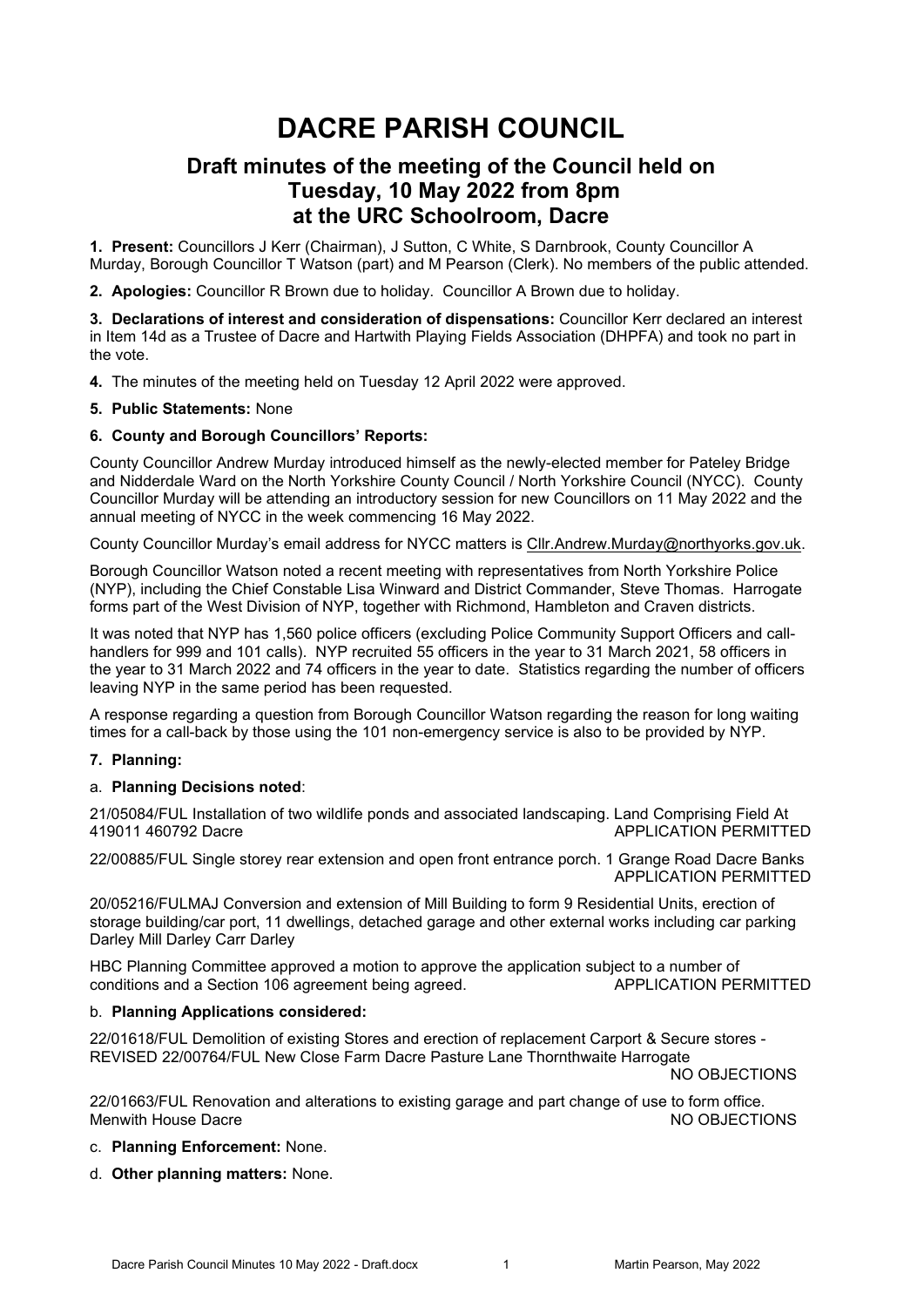**8. Dacre and Hartwith Village Hall:** It was noted that work by the solicitors in respect of the early renewal of the village hall lease may be completed by the end of May 2022; **Councillor Kerr to update at next meeting**.

## **9. Queen's Platinum Jubilee Celebrations in June 2022:**

a. It was estimated that there are no more than one hundred children within the Parish. It was agreed that a gift of a value of up to £5 should be purchased as a commemorative item. It was agreed that Councillor Kerr would discuss the most appropriate type(s) of gift with the parents of local children; **Councillor Kerr to action**. It was agreed that the gifts would be distributed by Councillors and noted that this may not be on or before the celebrations in early June 2022.

b. It was noted that the following events are taking place within the Parish in May and June 2022:

- Royal Treasure Hunt, Dacre Banks, 29 May 5 June;
- Beacon at Dover Castle, Low Hall, Dacre, 9.30pm for 10pm, 2 June;
- Fun Day on the Max Pullen Field, Dacre Banks, 12 4pm, 3 June;
- Tea Party, URC Schoolroom, Dacre, 2.30 4.30pm, 3 June;
- Parish Street Party, Dacre and Hartwith Village Hall, Dacre Banks, 12 4pm, 5 June.

Information on all of these events is available on notice boards and at the Village Shop, Dacre Banks.

It was also noted that the Council is intending to purchase an English Oak tree to commemorate the Jubilee to be planted at the playing fields in Dacre Banks. DHPFA has identified a suitable location at for the tree next to a couple of picnic tables.

**10.Potential closure of Oak Lane car park, Dacre Banks:** It was noted that there has been no further information received since the last meeting. It was agreed that the possibility of a "P" sign helping those visiting the village find the car park should be investigated. County Councillor Murday agreed to look into whether NYCC might be able to assist with this.

#### **11.Footpaths and Highways**

a. *Dacre to Dacre Banks road safety project*: It was noted that Emily Eason, NYCC Highways engineer, is intending to provide an update on progress following an internal meeting. It was noted that a question had been asked regarding ongoing maintenance of the sign following installation and that Clerk had confirmed that it had not been discussed previously but that the understanding was that the Council would pay for the sign as a one-off cost and would not be responsible for ongoing maintenance and replacement: **Clerk to update at next meeting**.

b. It was noted that no progress has been made with the installation of a safety barrier outside the Village Shop, Dacre Banks. This follows numerous incidents whereby vehicles mounting the pavement have nearly hit pedestrians leaving the shop.

c. It was noted that the "B6451" sign at Dacre, which damaged in a recent accident, has yet to be replaced but has been reported.

d. It was noted that a number of signs directing traffic associated with recent filming in the Parish have not been removed and agreed that these can be removed (to be returned to the production company if requested).

e. No other footpath and highways actions were agreed.

#### **12. Village maintenance:**

*a. Progress with Yorkshire Water regarding flooding in Dacre Banks:* It was noted that it had not been possible to contact Yorkshire Water since the last meeting as the number given by Yorkshire Water was still not being answered. It was noted that the parishioner who reported the problems at the March meeting of the Council had been updated and would also try to contact Yorkshire Water; **Clerk to monitor**.

*b. Progress with HBC regarding flooding in Dacre Banks:* It was noted that Mike Wickens, Senior Drainage Engineer, has now left HBC and that an alternative contact at NYCC flood management was being sought for a meeting; **Clerk to action.** County Councillor Murday offered to help if copied into correspondence; **Clerk to forward correspondence**.

c. *Defibrillator, electricity and water checks*: Clerk confirmed that the defibrillators at Dacre, Dacre Banks and Heyshaw are working and that water checks and electricity checks have been carried out. It was noted that a water meter reading was submitted on 10 May 2022.

d. It was noted that a fence that protects the garages on Grange Road, Dacre Banks, is in need of repair/replacement. It was agreed that the Parish Caretaker should be asked to provide a quote for the work to be considered at the next meeting of the Council; **Clerk to action**.